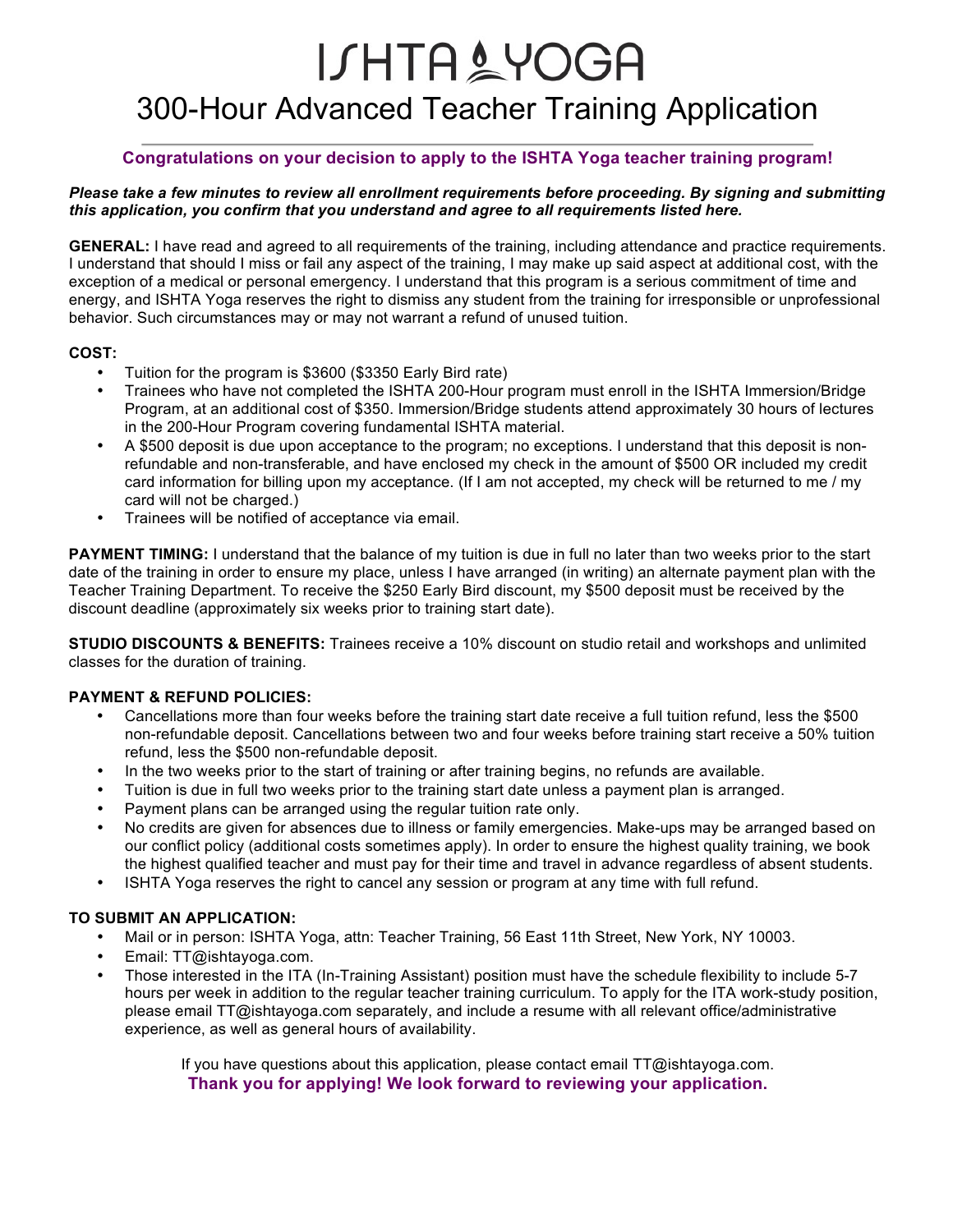# **ISHTA&YOGA** 300-Hour Teacher Training Application

## **CONTACT INFORMATION**

Name:

Phone:

Address:

Email:

Date of birth (MM/DD/YYYY):

## **EMERGENCY CONTACT**

Name:

Phone:

Relationship to me:

## **BILLING INFORMATION**

I have enclosed a check in the amount of \$500 made out to ISHTA Yoga.

Upon my acceptance, please bill my credit card in the amount of \$500.

| Name on card:       |                |
|---------------------|----------------|
| Billing address:    |                |
| Credit card #:      |                |
| Expiration (MM/YY): | Security code: |

## **PROGRAM CYCLE**

I am applying to (circle appropriate year and program):

| 2018 | 2019 | 2020 |
|------|------|------|
|      |      |      |

**You will be contacted upon acceptance to confirm payment details. Tuition balance is due two weeks prior to the training start date.**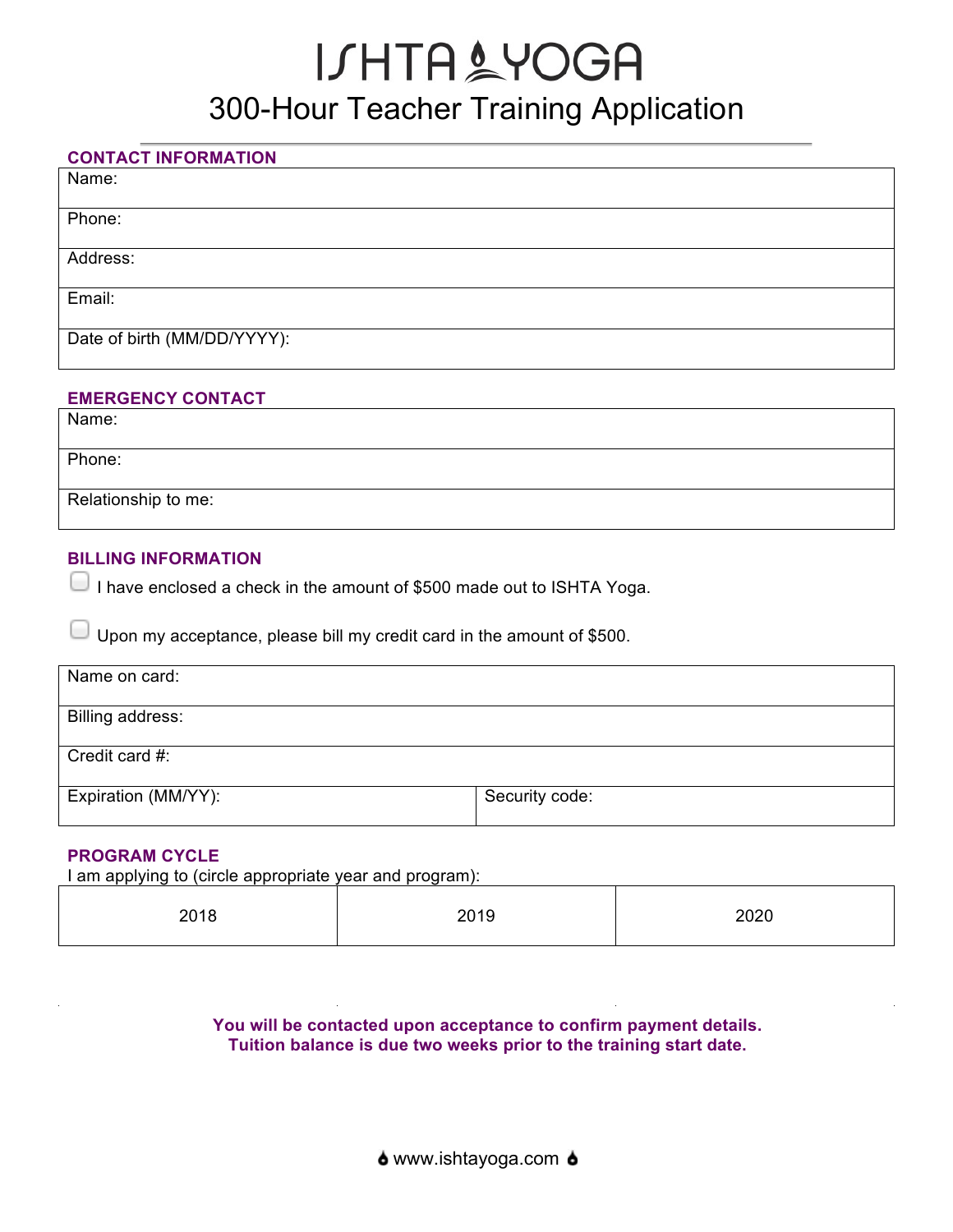# **ISHTA&YOGA** 300-Hour Advanced Teacher Training Application

### **ABOUT YOU**

*Please answer all questions honestly and completely. You may attach additional paper if needed.*

1. All 300-Hour applicants must demonstrate successful completion of a 200-Hour Yoga Alliance-certified teacher training course. Please submit a copy of your 200-Hour certification with this application and list your 200-Hour training institution here:

2. List all previous yoga teacher training courses or intensive studies:

3. Are you currently teaching or have you ever taught yoga? If yes, where and for how long have you been teaching? If no, do you wish to teach in the future? Where?

4. How long have you been practicing yoga? What style(s) have you studied, and with which teachers?

5. What "level" do you consider yourself at a practitioner? How often do you practice? Why do you practice yoga?

6. Where do you currently practice yoga?

7. If your previous training does not include ISHTA Yoga, please tell us how you discovered our school and why you have chosen to apply to our advanced program.

8. Briefly describe the history and method(s) of your meditation practice (i.e. TM, Vipassana, etc.)

9. Please list any past or current injuries, surgeries, major illnesses, and any medications you are presently taking.